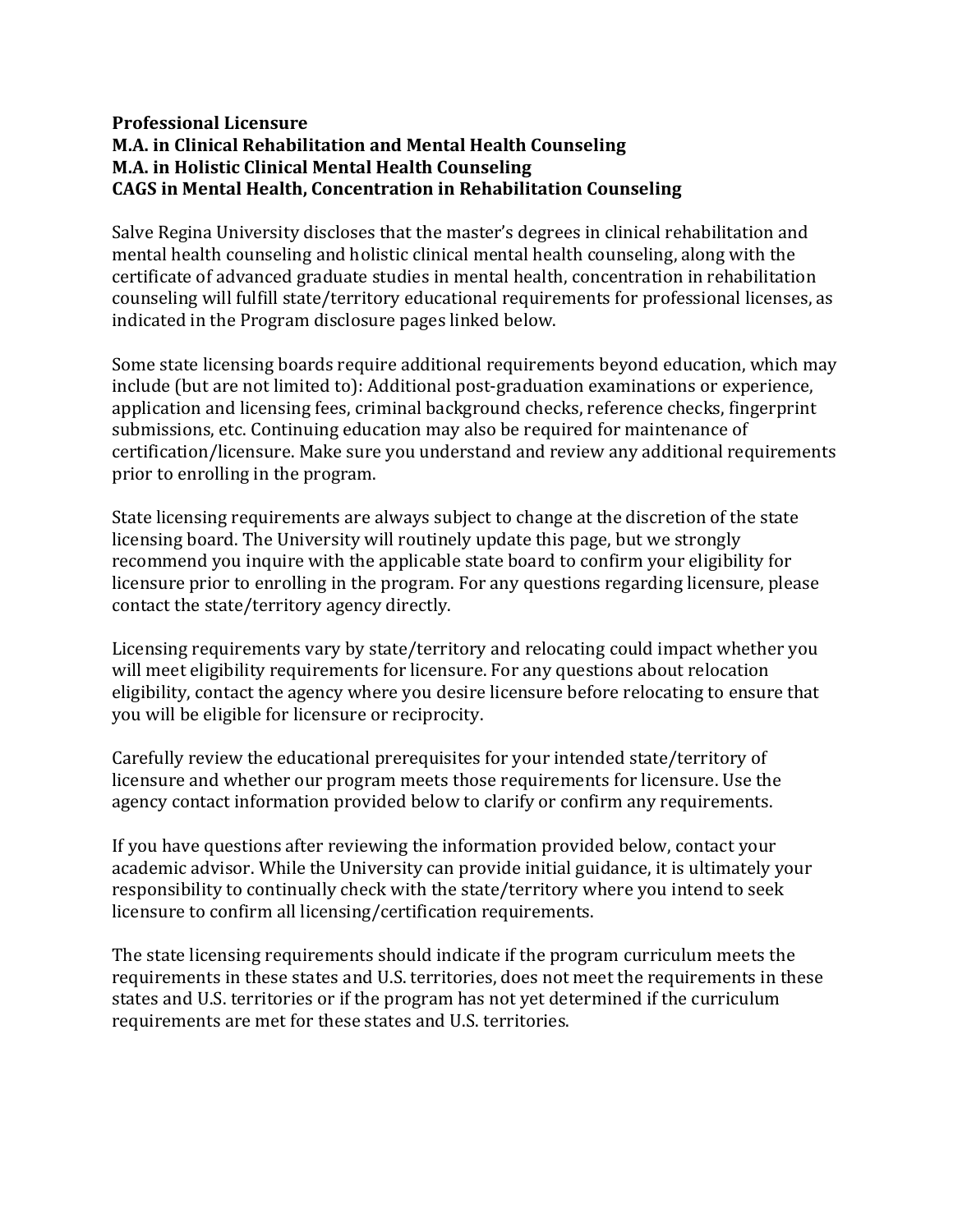| <b>States</b>        | <b>State Licensing Board or Department</b>                                                 | <b>State Licensing</b><br><b>Requirements</b> |
|----------------------|--------------------------------------------------------------------------------------------|-----------------------------------------------|
| Alabama              | Board of Examiners in Counseling                                                           | Undetermined                                  |
| Alaska               | <b>Board of Professional Counselors</b>                                                    | Undetermined                                  |
| Arizona              | Board of Behavioral Health Examiners                                                       | Undetermined                                  |
| Arkansas             | Board of Examiners in Counseling and<br>Marriage and Family Therapy                        | Undetermined                                  |
| California           | <b>Board of Behavioral Sciences</b>                                                        | Undetermined                                  |
| Colorado             | State Board of Licensed Professional<br><b>Counselor Examiners</b>                         | Undetermined                                  |
| Connecticut          | Department of Public Health                                                                | Undetermined                                  |
| Delaware             | Board of Mental Health and Chemical<br><b>Dependency Professionals</b>                     | Undetermined                                  |
| District of Columbia | <b>Board of Professional Counseling</b>                                                    | Undetermined                                  |
| Florida              | Board of Clinical Social Work, Marriage and<br>Family Therapy and Mental Health Counseling | Undetermined                                  |
| Georgia              | Board of Professional Counselors, Social<br>Workers and Marriage and Family Therapists     | Undetermined                                  |
| Guam                 | <b>Guam Board of Allied Health Examiners</b>                                               | Undetermined                                  |
| Hawaii               | Department of Commerce and Consumer<br>Affairs, Professional and Vocational Licensing      | Undetermined                                  |
| Idaho                | Board of Professional Counselors and<br>Marriage and Family Therapists                     | Undetermined                                  |
| Illinois             | Professional Counselor Licensing and<br>Disciplinary Board                                 | Undetermined                                  |
| Indiana              | Behavioral Health and Human Services<br><b>Licensing Board</b>                             | Undetermined                                  |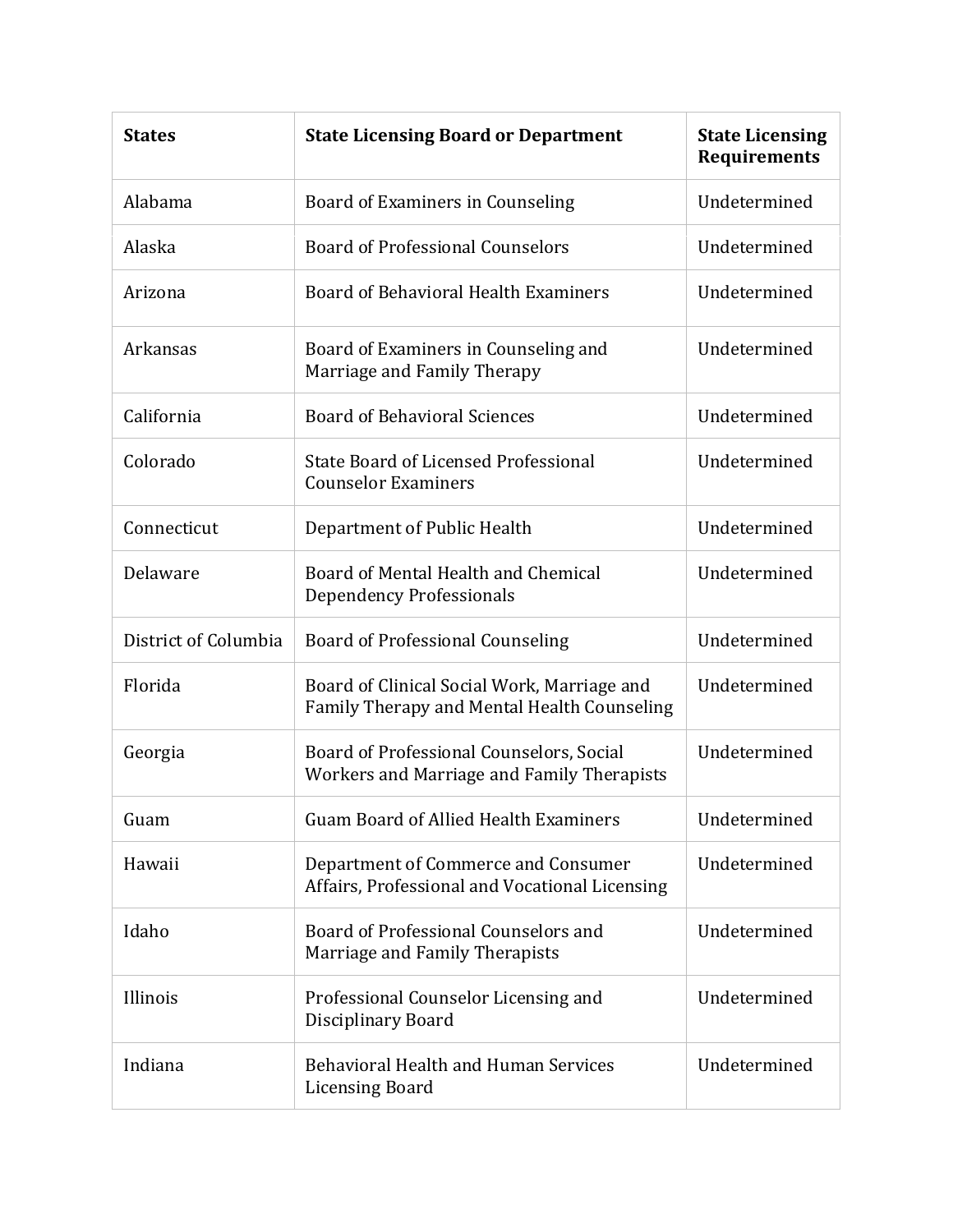| Iowa          | <b>Board of Behavioral Science</b>                                                               | Undetermined |
|---------------|--------------------------------------------------------------------------------------------------|--------------|
| <b>Kansas</b> | <b>Behavioral Sciences Regulatory Board</b>                                                      | Undetermined |
| Kentucky      | <b>Board of Professional Counselors</b>                                                          | Undetermined |
| Louisiana     | Licensed Professional Counselors Board of<br>Examiners                                           | Undetermined |
| Maine         | Board of Counseling Professionals Licensure                                                      | Undetermined |
| Maryland      | Board of Professional Counselors and<br>Therapists                                               | Undetermined |
| Massachusetts | Board of Registration of Allied Mental Health<br>and Human Services Professions                  | Undetermined |
| Michigan      | <b>Board of Counseling</b>                                                                       | Undetermined |
| Minnesota     | Board of Behavioral Health and Therapy                                                           | Undetermined |
| Mississippi   | Board of Examiners for Licensed Professional<br>Counselors                                       | Undetermined |
| Missouri      | <b>Committee for Professional Counselors</b>                                                     | Undetermined |
| Montana       | <b>Board of Behavioral Health</b>                                                                | Undetermined |
| Nebraska      | Licensure Unit - Mental Health and Social<br><b>Work Practice</b>                                | Undetermined |
| Nevada        | Board of Examiners for Marriage and Family<br>Therapists and Clinical Professional<br>Counselors | Undetermined |
| New Hampshire | Board of Mental Health Practice                                                                  | Undetermined |
| New Jersey    | Professional Counselor Examiners Committee                                                       | Undetermined |
| New Mexico    | <b>Regulation and Licensing Department:</b><br><b>Counseling and Therapy Practice</b>            | Undetermined |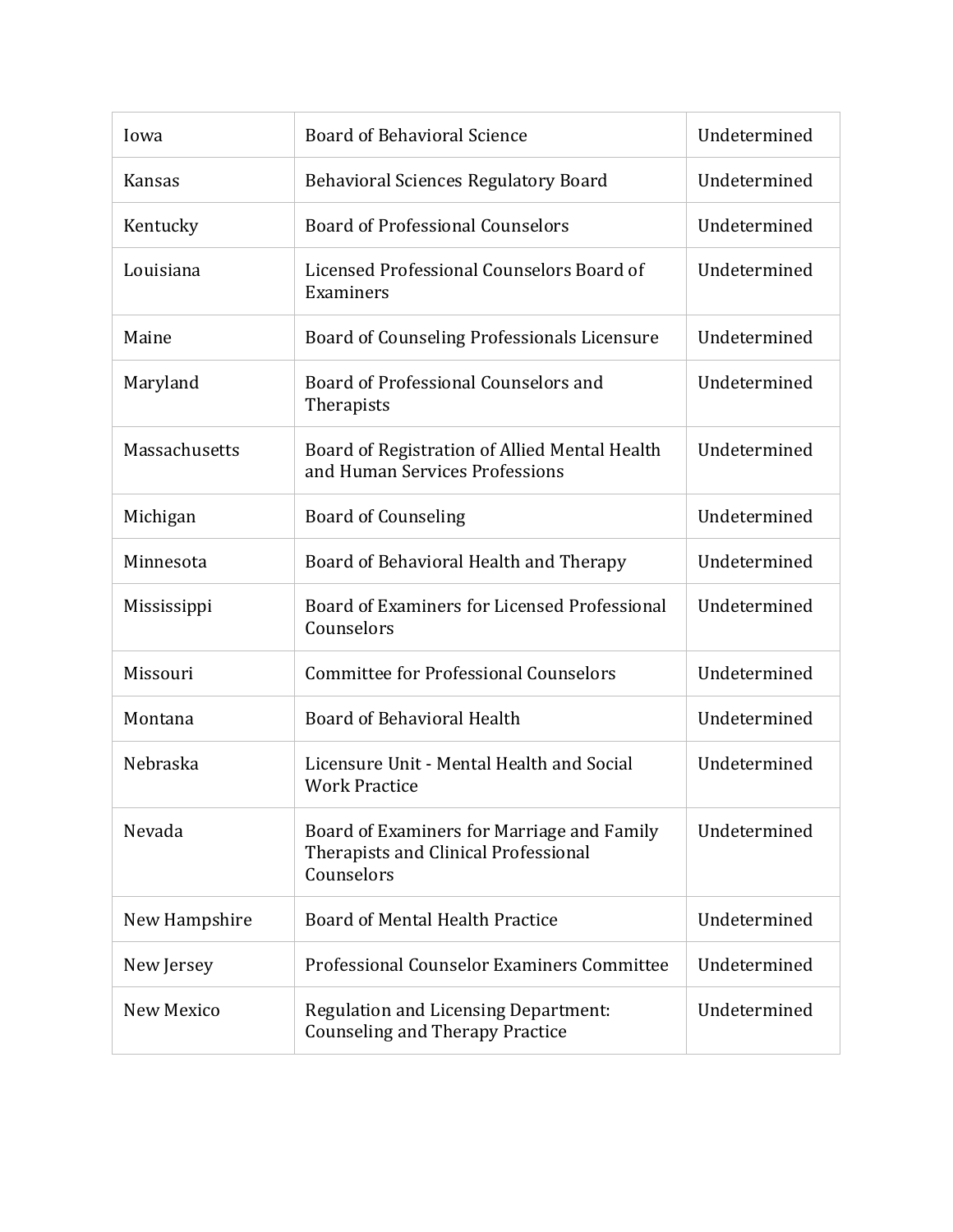| New York       | Office of the Professions - Mental Health<br>Practitioners                             | Undetermined |
|----------------|----------------------------------------------------------------------------------------|--------------|
| North Carolina | Board of Licensed Professional Counselors                                              | Undetermined |
| North Dakota   | <b>Board of Counselor Examiners</b>                                                    | Undetermined |
| Ohio           | Counselor, Social Worker and Marriage and<br><b>Family Therapist Board</b>             | Undetermined |
| Oklahoma       | Board of Behavioral Health Licensure                                                   | Undetermined |
| Oregon         | Board of Licensed Professional Counselors<br>and Therapists                            | Undetermined |
| Pennsylvania   | Board of Social Workers, Marriage and Family<br>Therapists and Professional Counselors | Undetermined |
| Puerto Rico    | Board of Examiners of Professional<br>Counselors                                       | Undetermined |
| Rhode Island   | Board of Mental Health Counselors and<br>Marriage/Family Therapists                    | Meets        |
| South Carolina | Board of Examiners for Licensure of<br>Professional Counselors, Marriage and Family    | Undetermined |
| South Dakota   | <b>Counselors and Marriage and Family</b><br><b>Therapist Examiners</b>                | Undetermined |
| Tennessee      | Board of Licensed Professional Counselors.<br>Licensed Marital and Family              | Undetermined |
| Texas          | Board of Examiners of Professional<br>Counselors                                       | Undetermined |
| Utah           | Division of Occupational and Professional<br>Licensing                                 | Undetermined |
| Vermont        | <b>Allied Mental Health</b>                                                            | Undetermined |
| Virginia       | <b>Board of Counseling</b>                                                             | Undetermined |